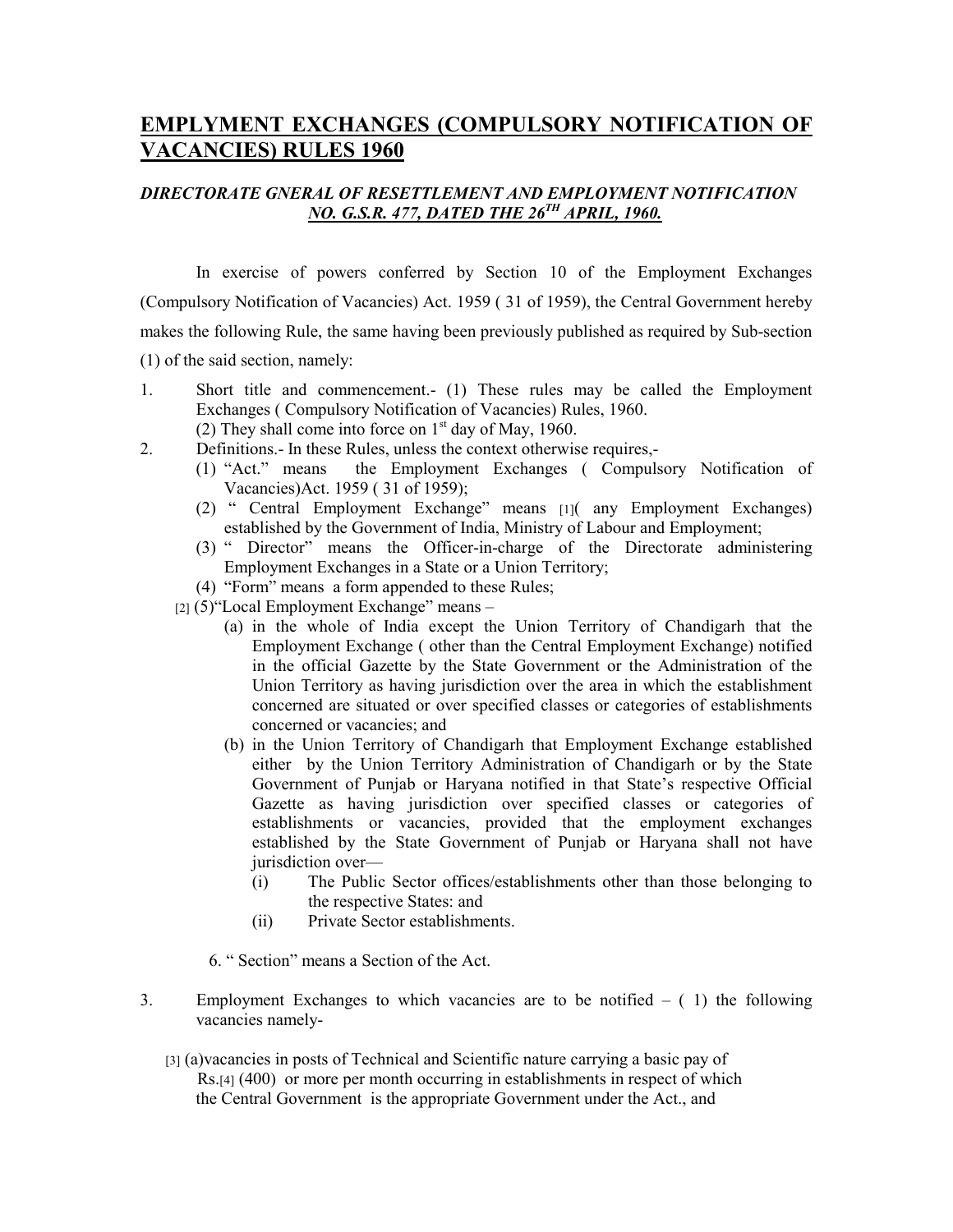- (a) vacancies which an employer may desire to be circulated to the Employment Exchanges outside the State or Union Territory in which the establishment is situated.
- (1) shall be notified to [5] [ such Central Employment Exchange as may be specified by the Central Government by notification in the Official Gazette, in this behalf.]
- (2) Vacancies other than those specified in sub-rule (1) shall be notified to the local Employment Exchange concerned.
- 4. Form and manner of notification of vacancies- [6](1) The vacancies shall be notified in writing to the appropriate Employment Exchange on the following forma, furnishing as many details as practicable separately in respect of each type of vacancy:-

Requisition form to be used when calling for applicants from Employment Exchanges.

(Separate forms to be used for each type of posts)

|         | 1. Name, address and Telephone No.<br>(if any) of the employer.                                                                                               |                                                                            |            |
|---------|---------------------------------------------------------------------------------------------------------------------------------------------------------------|----------------------------------------------------------------------------|------------|
|         | 2. Name, designation and Telephone No.<br>(if any) of the indenting Officer.                                                                                  |                                                                            |            |
|         | 1. Nature of vacancy:<br>(a) Designation of the post to be filled<br>(b) Description of duties<br>(c) Qualification required:                                 |                                                                            |            |
|         |                                                                                                                                                               | for Priority<br>categories (Applicable<br>for Central Government<br>posts. | for others |
|         | Essential<br>(i)<br>Desirable<br>(ii)                                                                                                                         |                                                                            |            |
|         | (d) Age Limits, if any<br>(e) Whether women are eligible.                                                                                                     | <u> 1989 - Johann Stein, mars an deutscher Stein († 1958)</u>              |            |
| $2_{-}$ | Number of posts to be filled duration wise                                                                                                                    | Number of posts                                                            |            |
|         | Duration<br>(a) Permanent<br>(b) Temporary<br>(i) less than 3 months<br>(ii) Between 3 months and one year<br>Likely to be continued beyond one year<br>(iii) |                                                                            |            |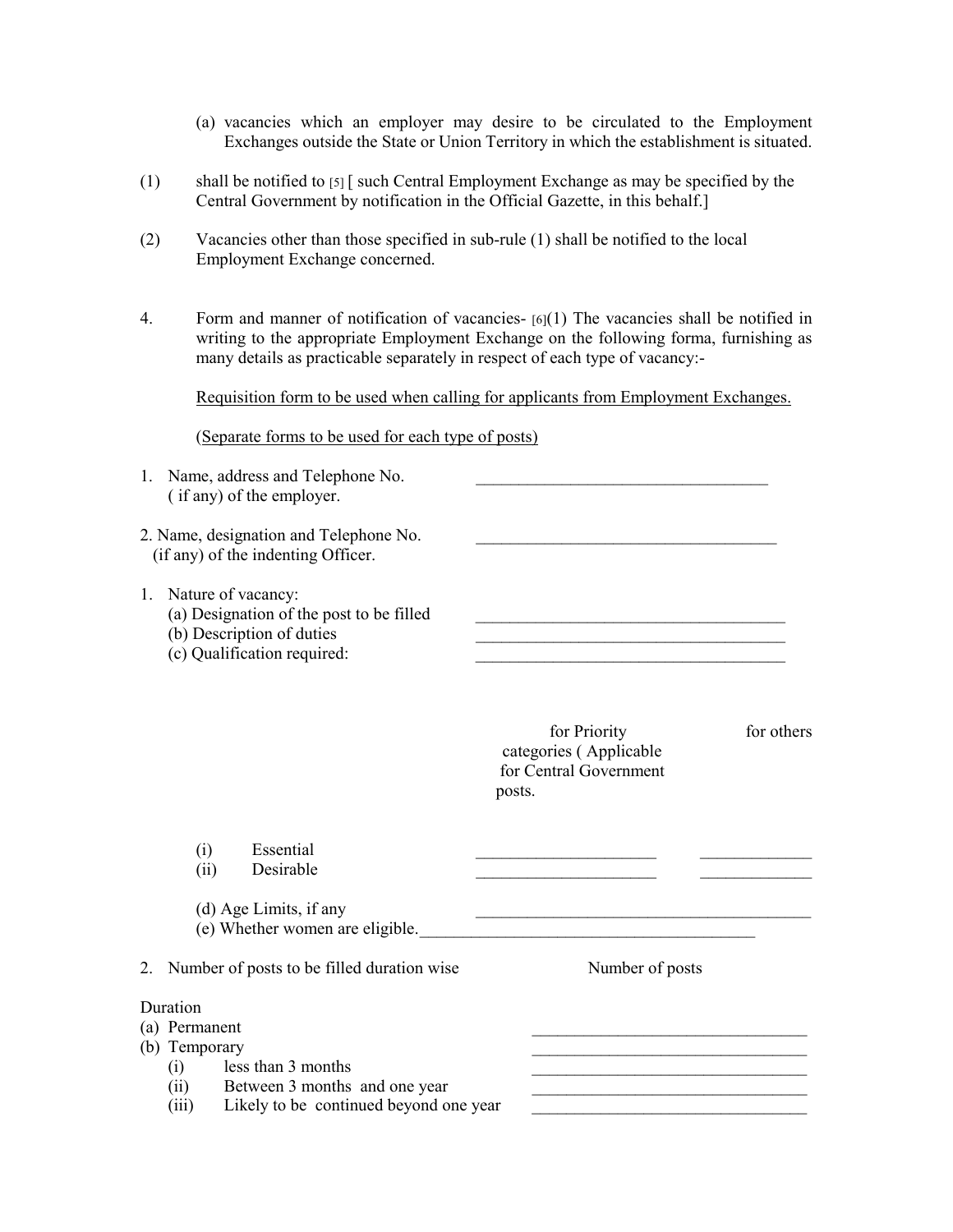3. Whether there is any obligation for arrangement for giving preference to any category of persons such as Scheduled caste, Scheduled Tribe, Ex-serviceman and Physically Handicapped persons in filling up the vacancies and, if so, the number of vacancies to be filled by such categories of persons:-

| Categories                                  | Number of vacancies to be filled |                         |  |  |
|---------------------------------------------|----------------------------------|-------------------------|--|--|
|                                             | Total                            | *By Priority candidates |  |  |
|                                             |                                  | (Applicable for Central |  |  |
|                                             |                                  | posts only)             |  |  |
|                                             |                                  |                         |  |  |
| (a) Scheduled Caste                         |                                  |                         |  |  |
| (b) Scheduled Tribe                         |                                  |                         |  |  |
| (c) Ex-Serviceman                           |                                  |                         |  |  |
| (d) Physically Handicapped                  |                                  |                         |  |  |
| (e) Others                                  |                                  |                         |  |  |
| 6. Pay and Allowances                       |                                  |                         |  |  |
| 7. Place of work (Name of the town/village) |                                  |                         |  |  |
| and district in which it is situated,)      |                                  |                         |  |  |
| 8. Probable date by which the vacancy       |                                  |                         |  |  |
| will be filled.                             |                                  |                         |  |  |
| 9. Particulars regarding interview/test of  |                                  |                         |  |  |
| applicants:                                 |                                  |                         |  |  |
| (a) Date of interview/test                  |                                  |                         |  |  |
| (b) Time of interview/test                  |                                  |                         |  |  |
| (c) Place of interview/test                 |                                  |                         |  |  |
| (d) Name, designation, address and          |                                  |                         |  |  |
| Telephone No. (if any) of the               |                                  |                         |  |  |
| Officer to whom applicants should           |                                  |                         |  |  |
| report.                                     |                                  |                         |  |  |
| Any other relevant information.<br>10.      |                                  |                         |  |  |

 Certified that while placing this demand, the instructions connected with the orders on communal representation in the services have been strictly followed with due regard to the roaster maintained in accordance with these orders ( to be given only by all the Central Government Offices/establishments/undertakings etc. on whom reservation orders are applicable).

Date: Signature of the Head of Office

\*[ Delete if not applicable.]

 $[7]$ (2) The vacancies shall be notified in writing to the appropriate Employment Exchange if there is any change in the particulars already furnished to the Employment Exchange under sub $rule(1)]$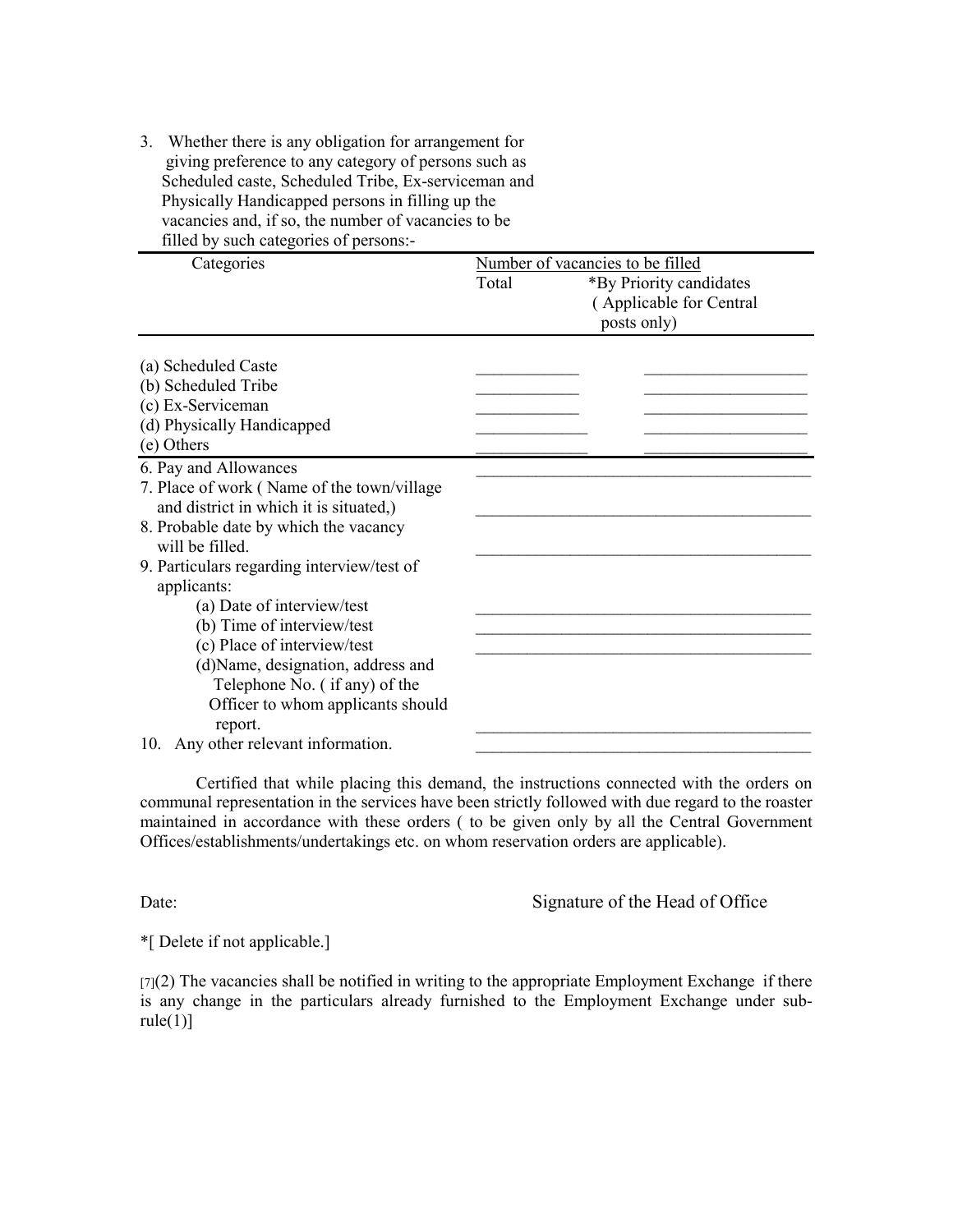5. Time limit in the notification of vacancies :- (1) Vacancies, required to be notified to the Local Employment Exchange, shall be notified at least [15 days] [8] before the date on which applicants will be interviewed or tested where interviews or tests are held or the date on which vacancies are intended to be filled, if no interviews or tests are held.

[9] (2) Vacancies required to be notified to the Central Employment Exchange shall be notified giving at least 60 days time to the Central Employment Exchange from the date of receipt of the notification to the date of despatch of particulars or applications of the prospective candidates for purpose of appointment or taking interview or test against the vacancies notified.]

[10](3) An employer shall furnish to the concerned Employment Exchange, the results of selection with in 15 days from the date of selection.]

6. Submission of returns:- An employer shall furnish to the local Employment Exchange [11][quarterly returns in form ER-I and biennial returns in form ER-II ] Quarterly returns shall be furnished within 30 days of the due dates, namely,  $31<sup>st</sup>$  March,  $30<sup>th</sup>$  June,  $30<sup>th</sup>$  September and  $31<sup>st</sup>$ December, biennial returns shall be furnished within 30 days of the due date as notified in the Official Gazette.

7. Officer for purposes of Section 6 :- The Director is hereby prescribed as the officer who shall exercise the rights referred to in Section 6, or authorise any person in writing to exercise those rights.

8. Prosecution under the Act :- [12][The Director of Employment of the State in which the establishment is located ] is hereby prescribed as the officer who may institute or sanction the institution of prosecution for an offence under the Act or authorise any person in writing to institute or sanction the institution of such prosecution.

## **[13]FORM ER-I**

### **Quarterly return to be submitted to the local Employment Exchange for the quarter ended ……………………..**

 The following information is required under the Employment Exchanges (Compulsory Notification of Vacancies) Rules, 1960 to assist in evaluating trends in employment and for action to correct imbalances between labour supply and demand.

| Name and address of the employer |
|----------------------------------|
|                                  |
| Whether }                        |
|                                  |
|                                  |

Nature of business/principal activity ………………………………………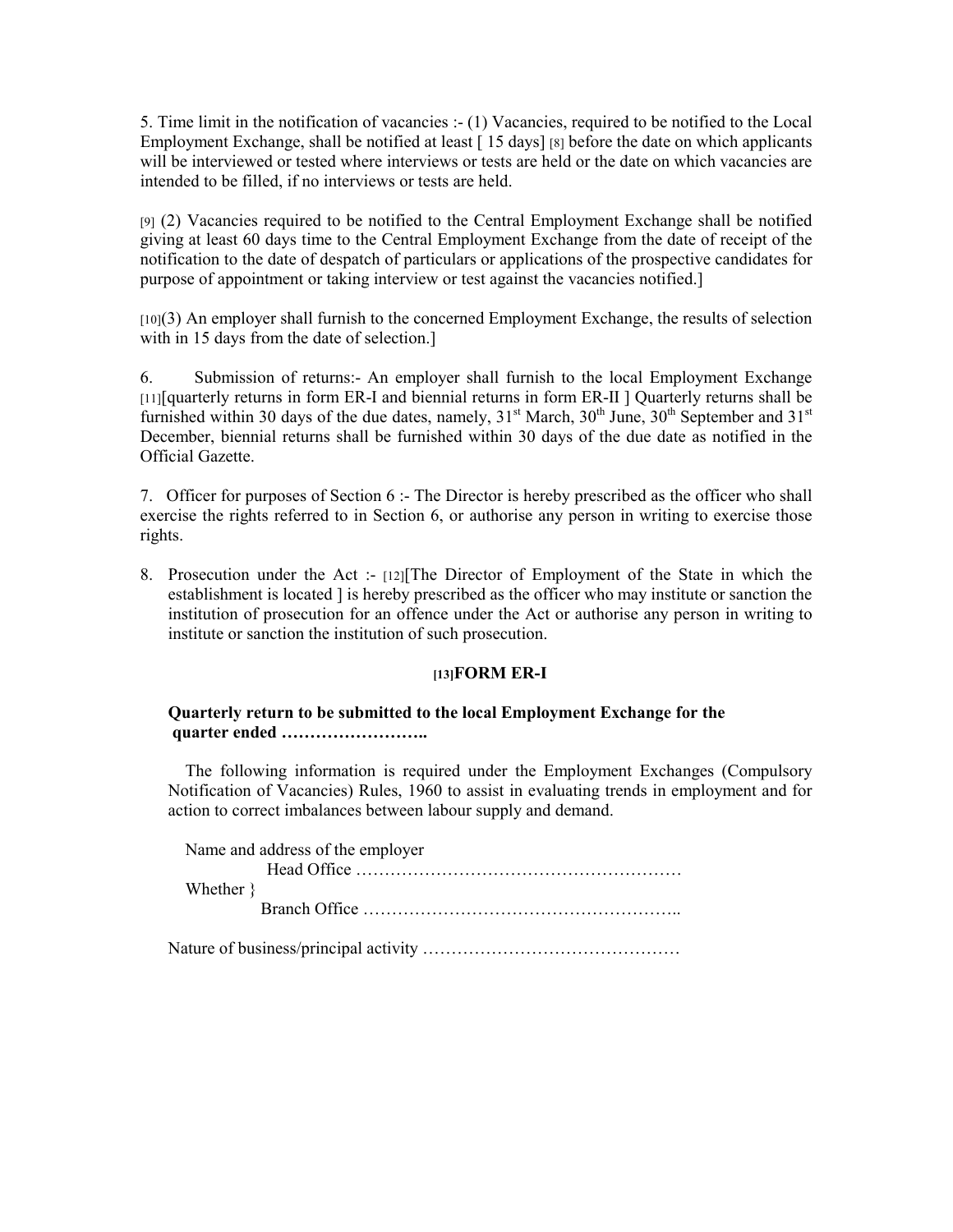1. (a) Employment

Total number of persons including working proprietors/partners/commission agents/contingent paid and constructional workers on the pay rolls of the establishment excluding part-time workers and apprentices (The figure should include every person whose wage or salary is paid by the establishment).

|       | On the last working day of the | On the last working day of the |
|-------|--------------------------------|--------------------------------|
|       | Previous quarter               | quarter under report           |
| Men   |                                |                                |
| Women |                                |                                |
| Total |                                |                                |

(c) Please indicate the main reasons for any increase or decrease in employment if the increase or decrease is more than 5 per cent during the quarter………………………………

Note :- Establishments are reminded of their obligation under the Employment Exchanges (Compulsory Notification of Vacancies) Act for notifying to Employment Exchanges details of vacancies specified under the Act, before they are filled.

2. Vacancies: Vacancies carrying total emoluments of Rs. 60 or over per month and of over 3 month's duration.

2(a) Number of vacancies occurred and notified during the quarter and the number filled during the quarter………………….

 EMPLOYMENT EXCHANGES (COMPUL. NOTI. OF VACANCIES) RULES, 1960 Number of vacancies which come within the purview of the Act

| Occurred | Notified                        |                                   | Filled | Source (describe the<br>source from which |  |
|----------|---------------------------------|-----------------------------------|--------|-------------------------------------------|--|
|          | Local<br>Employment<br>Exchange | Central<br>Employment<br>Exchange |        | filled)                                   |  |
|          |                                 |                                   |        |                                           |  |

2(b) Reasons for not notifying all vacancies occurred during the quarter under report vide 2(a) above…

…………………………… 3. Manpower shortages

Vacancies/posts unfilled because of shortage of suitable applicants.

| Name of the occupation or designation |                                             | Number of unfilled vacancies/posts |            |
|---------------------------------------|---------------------------------------------|------------------------------------|------------|
| Of the posts                          | essential qualif-<br>ications<br>prescribed | essential<br>experience necessary  | experience |
|                                       |                                             |                                    |            |
|                                       |                                             |                                    |            |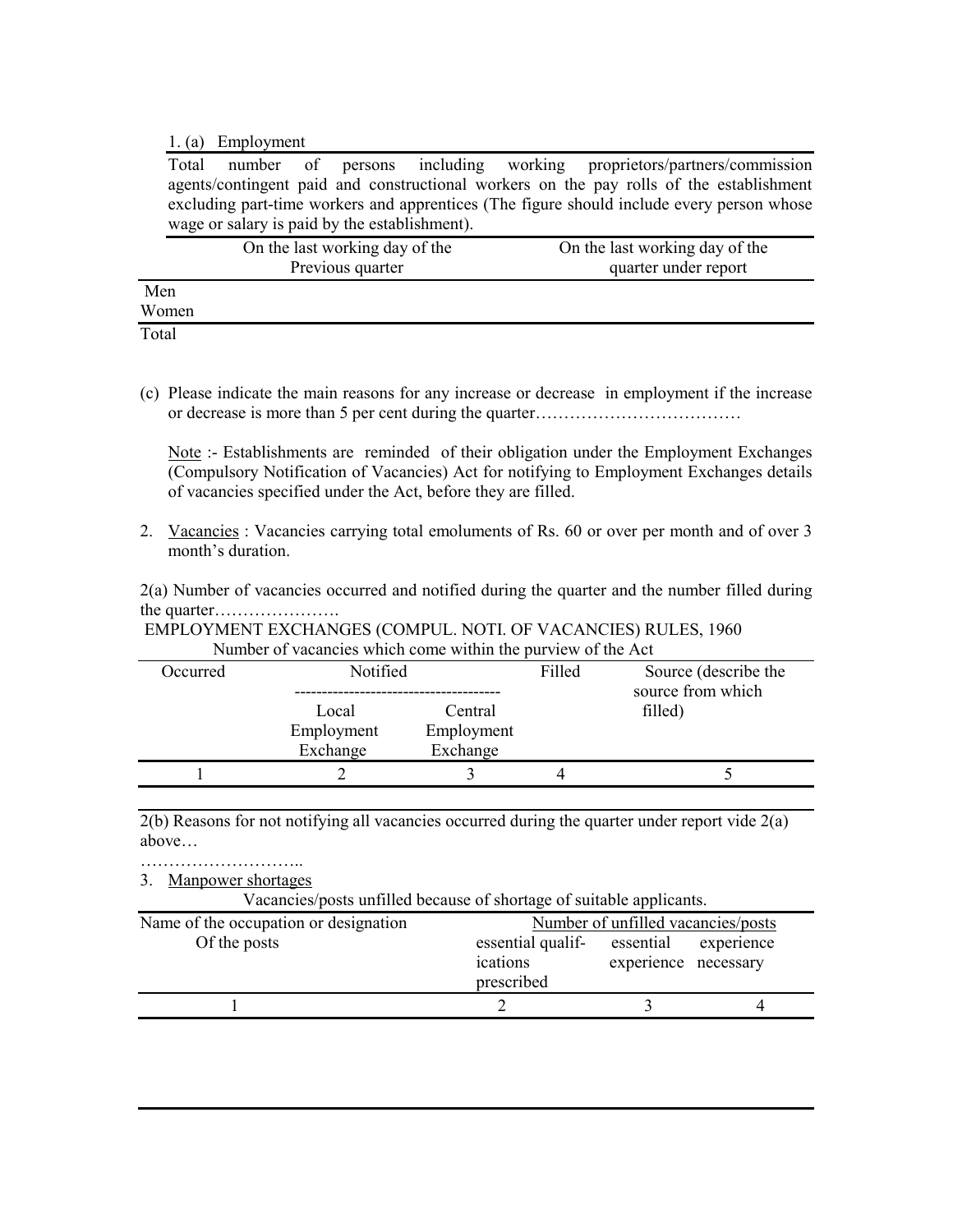Please list other occupations for which this establishment had recently any difficulty in obtaining suitable applicants.

Signature of employer

To

The Employment Exchange,

 \_\_\_\_\_\_\_\_\_\_\_\_\_\_\_\_\_\_\_\_\_\_\_\_ \_\_\_\_\_\_\_\_\_\_\_\_\_\_\_\_\_\_\_\_\_\_\_\_  $\mathcal{L}_\text{max}$ 

Note:- This return shall relate to quarter ending  $31<sup>st</sup> March/30<sup>th</sup> June/30<sup>th</sup> September and 31<sup>st</sup>$ December and shall be rendered to the local Employment Exchange within 30 days after the end of the quarter concerned.